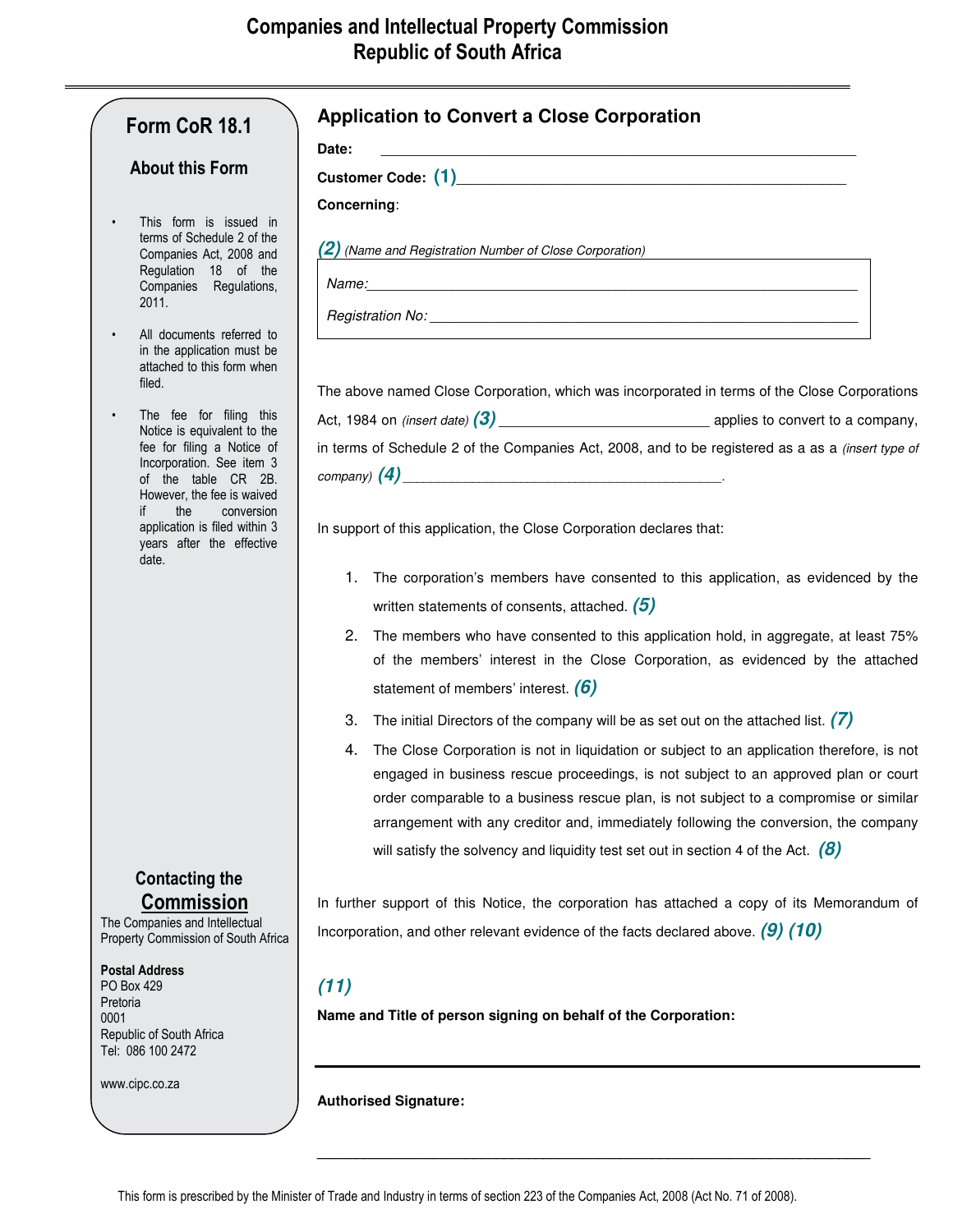## **Companies and Intellectual Property Commission Republic of South Africa**

## **\_\_\_\_\_\_\_\_\_\_\_\_\_\_\_\_\_\_\_\_\_\_\_\_\_\_\_\_\_\_\_\_\_\_\_\_\_\_\_\_\_\_\_\_\_\_\_\_\_\_\_\_\_\_\_\_\_\_\_\_\_\_\_\_\_\_\_\_\_\_\_\_\_\_\_\_\_\_\_ EXPLANATORY NOTES FOR CONVERSION OF CLOSE CORPORATION TO COMPANY – CoR18.1**

*This explanatory note is only a guide on how to complete the indicated documents in a step by step manner and it may not contain all detail that is required. Further, the forms may be amended from time to time and therefore, the CIPC is not liable for any error or misrepresentation made in these explanatory notes and subsequent loss or damage suffered by any party.* 

#### **(1) Customer Code (CoR18.1)**

Valid customer code must be used and must be the same as the customer code under which the name reservation was approved (if applicable).

#### **(2) Name and Registration Number of Close Corporation**

The name and registration number of the close corporation that elects to convert to a company must be provided.

#### **(3) Close Corporation Incorporation Date**

The date on which the close corporation was initially incorporated must be provided.

#### **(4) Company Type**

#### **Conversion of close corporation to profit company**

In terms of Section 2 of Schedule 1 of the Companies Act, 2008 ("the Act") a close corporation cannot convert to a non profit company and therefore, a close corporation can only convert to a private, public, personal liability or state owned company.

#### **Conversion of close corporation to external company**

It is also inherently prohibited by the Act, that a close corporation convert to an external company and therefore, the close corporation must first convert to a profit company whereafter it may convert to an external company by filing a CoR40.2 and following the requirements and procedure stated within section 82(5) of the Act and Company Regulation 40(7).

#### **(5) and (6) Written Statement of Consent and Member's Interest**

This may take the form of a written resolution or minutes (accompanies by the agenda/notice of the meeting) of the meeting at which the decision was taken. The resolution or minutes must clearly indicate the decision to convert to a company and that that the members' who approved the decision holds an aggregate of 75% of the members' interest. Therefore, the resolution and minutes must indicate the interest of each member who approved and disapproved the decision.

The CIPC must either receive the original or a certified copy of the resolution or minutes.

#### **(7) Initial Directors**

The detail of the initial directors must be filed on a CoR39. It should be noted that the members of the close corporation does not have to accept the appointment of a director at conversion.

For further detail on the information required on the CoR39, kindly refer to the explanatory note for such form.

#### **(8) Financial State of Close Corporation**

At the time of conversion the close corporation must be solvent and therefore may not be engaged in liquidation or business rescue proceedings. If the close corporation is engaged in any of these proceedings, the application to convert will be rejected pending the finalisation of such proceedings.

This form is prescribed by the Minister of Trade and Industry in terms of section 223 of the Companies Act, 2008 (Act No. 71 of 2008).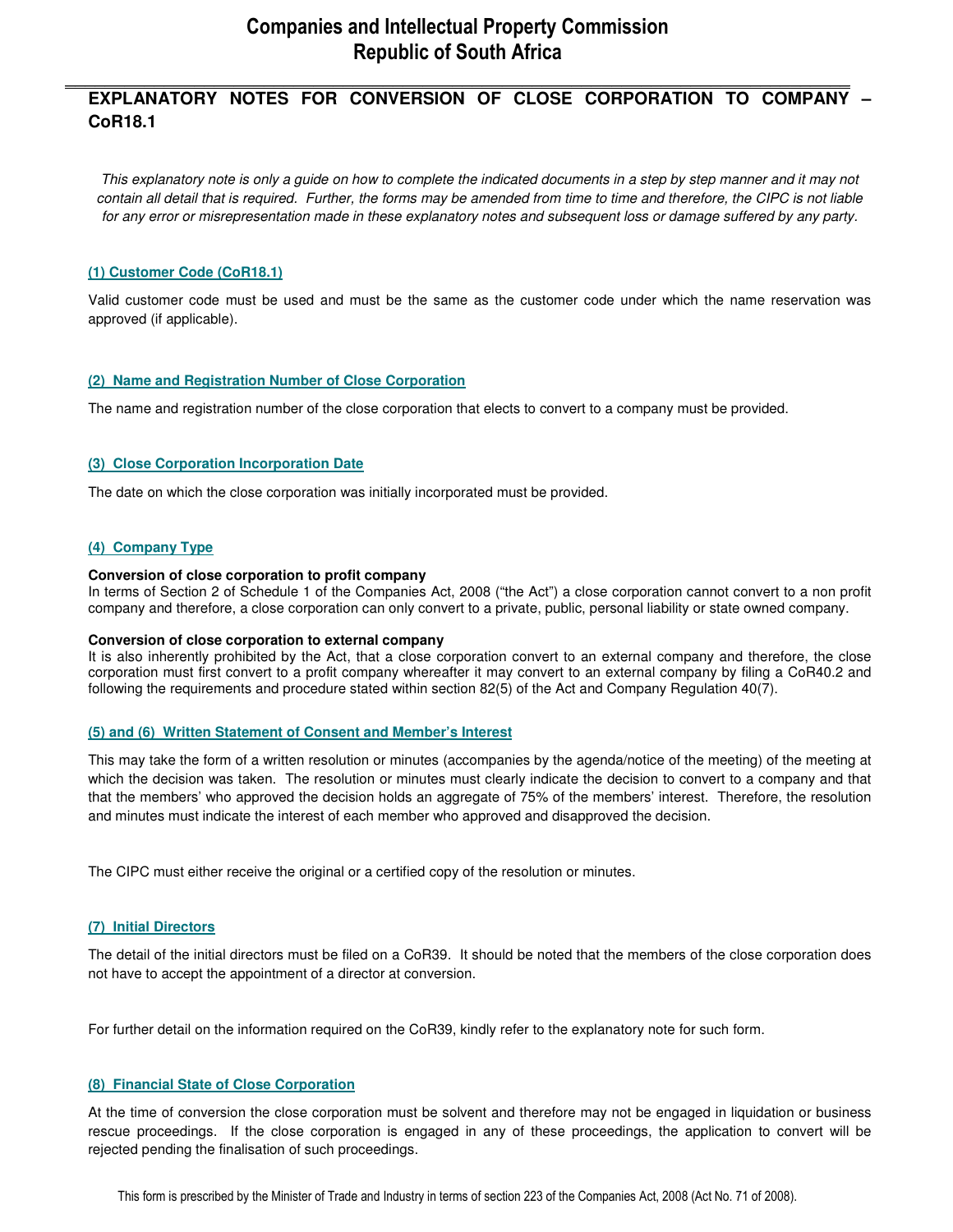# **Companies and Intellectual Property Commission Republic of South Africa**

### **\_\_\_\_\_\_\_\_\_\_\_\_\_\_\_\_\_\_\_\_\_\_\_\_\_\_\_\_\_\_\_\_\_\_\_\_\_\_\_\_\_\_\_\_\_\_\_\_\_\_\_\_\_\_\_\_\_\_\_\_\_\_\_\_\_\_\_\_\_\_\_\_\_\_\_\_\_\_\_ (9) Memorandum of Incorporation (MOI)**

The close corporation must file the company's MOI at conversion that may take the form of CoR15.1A or B. The incorporators section on the CoR15.1A or B may be ignored for purposes of the conversion.

#### **(10) Supporting Documents to Facts of Conversion**

All forms filed with the CoR18.1 must be completed using the name the company would use after conversion.

The conversion application must be filed on a CoR18.1 and must include the following forms or documentation,

- Original or certified copy of the written resolution or minutes (accompanied by the agenda/notice) of the meeting at which the decision to convert was taken. The resolution or minutes must clearly indicate the decision to convert to a company and that that the members' who approved the decision holds an aggregate of 75% of the members' interest. Therefore, the resolution and minutes must indicate the interest of each member who approved and disapproved the decision.
- CoR39 to appoint initial directors
- Certified identity copies of directors
- Written statement in the form of a letter that the close corporation is not in liquidation or engaged in business rescue proceedings
- Memorandum of Incorporation that may either take the form of a CoR15.1A or B or alternatively the company's own Memorandum of Incorporation. If CoR15.1A or B is used, reference to incorporators on the form may be ignored for purposes of the conversion.
- If a change in registered office  $-$  CoR21.1.
- If a change in financial year end CoR25.
- If a change in auditor or the appointment of an auditor CoR44.
- If a change in company secretary or the appointment of a company secretary  $-$  CoR44.
- If a change in audit committee members or the appointment of an audit committee CoR44.
- If a change in name CoR9.4 (reserved name) or CoR9.1 but it is advisable to file with the name already approved since the conversion application will only be processed once the name has either been approved or rejected and CoR9.1's received with conversion applications does not receive preference.

If the above is not filed, the existing statutory information of the close corporation will be retained for the company.

#### **(11) General**

#### **Prescribed fee of conversion application**

For the first 3 years after the implementation of the Act (1 May 2011) there is no prescribed fee for filing the conversion application but after such period such will be the same as for filing a Notice of Incorporation which is dependent on the type of CoR15.1 used.

If additional forms are filed to amend the statutory information of the company, such prescribed fee for such form is applicable.

#### **Effect of conversion**

Members of the close corporation are entitled to take up shareholding of the company but such does not have to be in proportion to their member's interest in the close corporation and members are also not mandated to be directors of the company.

At conversion, a juristic person that existed as a close corporation before the conversion, continues to exist but in the form of a company. Further, at conversion all assets, liabilities, rights and obligations that vested in the close corporation or between the close corporation and its member, creditors or any third party continues to exist as if the conversion did not occur.

#### **Accounting Officer or Auditor**

Upon conversion the appointment of an accounting officer is automatically terminated and therefore, if the same accounting officer will be used by the company to conduct an independent review (if provided for) in terms of Companies Regulation 29, then the company must reappoint the accounting officer. In this regard no formal notification of the appointment is required.

If a company is a public or state owned company or voluntarily elects to appoint an auditor, a CoR44 must be filed at conversion.